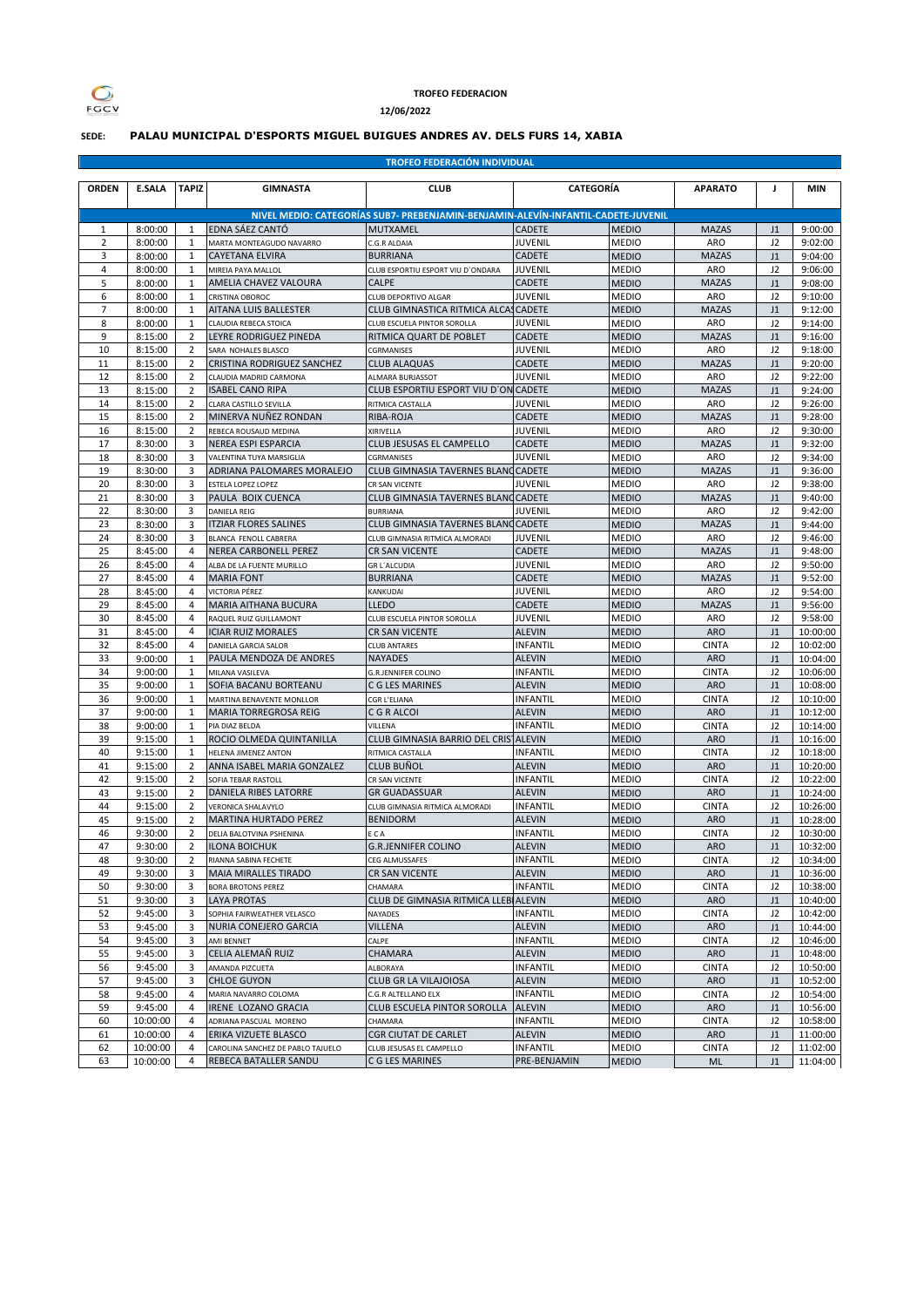| 64         | 10:00:00             | 4                                | ASHLEY NICOLE SERBAN ANCHUNDIA                                                                          | C G LES MARINES                                                                     | <b>BENJAMIN</b>                                    | <b>MEDIO</b>                       | PELOTA                     | J2             | 11:06:00             |
|------------|----------------------|----------------------------------|---------------------------------------------------------------------------------------------------------|-------------------------------------------------------------------------------------|----------------------------------------------------|------------------------------------|----------------------------|----------------|----------------------|
| 65         | 10:00:00             | 4<br>4                           | NAOMI MAGRANER CASTAÑO                                                                                  | C.G.R.CATARROJA                                                                     | PRE-BENJAMIN                                       | <b>MEDIO</b>                       | ML                         | J1             | 11:08:00             |
| 66         | 10:00:00             |                                  | CARLA MOYANO                                                                                            | ALBORAYA<br>ENTREGA MEDALLAS PRE-BENJAMIN-BENJAMIN-ALEVIN-INFANTIL, CADETE, JUVENIL | <b>BENJAMIN</b>                                    | <b>MEDIO</b>                       | PELOTA                     | J2             | 11:10:00             |
|            |                      |                                  |                                                                                                         | NIVEL MEDIO: CATEGORÍAS EQUIPOS ALEVIN, INFANTIL, CADETE, JUVENIL                   |                                                    |                                    |                            |                |                      |
| 67         | 10:45:00             | 1                                | DANIELA GARCÍA VARGAS                                                                                   | <b>CHAMARAL</b>                                                                     | <b>ALEVIN EQUIPOS</b>                              | <b>MEDIO</b>                       | <b>ARO</b>                 | J1             | 12:00:00             |
| 68         | 10:45:00             | $\mathbf{1}$                     | SOFÍA SANTOS MAGEROVSKAYA                                                                               | CALPE                                                                               | <b>ALEVIN EQUIPOS</b>                              | <b>MEDIO</b>                       | PELOTA                     | J2             | 12:02:00             |
| 69         | 10:45:00             | $\mathbf{1}$                     | LORENA SALA ZELAYA                                                                                      | KAYMA                                                                               | <b>ALEVIN EQUIPOS</b>                              | <b>MEDIO</b>                       | <b>ARO</b>                 | J1             | 12:04:00             |
| 70         | 10:45:00             | 1                                | CLAUDIA LÓPEZ MORENO                                                                                    | KAYMA                                                                               | <b>ALEVIN EQUIPOS</b>                              | <b>MEDIO</b>                       | PELOTA                     | J2             | 12:06:00             |
| 71         | 10:45:00             | $\mathbf 1$                      | RIHANNA LLAMAS ABELLÁN                                                                                  | CHAMARA D                                                                           | ALEVIN EQUIPOS                                     | <b>MEDIO</b>                       | <b>ARO</b>                 | J1             | 12:08:00             |
| 72<br>73   | 10:45:00<br>10:45:00 | $\mathbf{1}$<br>$\mathbf{1}$     | ESTHER LOPEZ PAREDES<br>LORENA ANDREEA ROMANESI                                                         | CHAMADA D<br>CALPE                                                                  | <b>ALEVIN EQUIPOS</b><br><b>ALEVIN EQUIPOS</b>     | <b>MEDIO</b><br><b>MEDIO</b>       | PELOTA<br><b>ARO</b>       | J2<br>J1       | 12:10:00<br>12:12:00 |
| 74         | 11:00:00             | 1                                | ALBA FERNÁNDEZ MACIÁ                                                                                    | CHAMARA L                                                                           | <b>ALEVIN EQUIPOS</b>                              | <b>MEDIO</b>                       | PELOTA                     | J2             | 12:14:00             |
| 75         | 11:00:00             | $\mathbf{1}$                     | CLARA COLOMINA GÓMEZ                                                                                    | JESUSAS EL CAMPELLO                                                                 | <b>INFANTIL EQUIPOS</b>                            | <b>MEDIO</b>                       | <b>CINTA</b>               | J1             | 12:16:00             |
| 76         | 11:00:00             | 2                                | AINARA GÓMEZ GÓMEZ                                                                                      | CR. SAN VICENTE                                                                     | <b>INFANTIL EQUIPOS</b>                            | <b>MEDIO</b>                       | CUERDA                     | J2             | 12:18:00             |
| 77         | 11:00:00             | $\overline{2}$                   | MAITE CUADRADO                                                                                          | CLUB OLEZA RITMICA ORIHUELA                                                         | <b>INFANTIL EQUIPOS</b>                            | <b>MEDIO</b>                       | <b>CINTA</b>               | J1             | 12:20:00             |
| 78         | 11:00:00             | $\overline{2}$                   | IRENE MONERRIS VERDÚ                                                                                    | JESUSAS EL CAMPELLO                                                                 | INFANTIL EQUIPOS                                   | <b>MEDIO</b>                       | <b>CUERDA</b>              | J <sub>2</sub> | 12:22:00             |
| 79<br>80   | 11:00:00<br>11:00:00 | $\overline{2}$<br>$\overline{2}$ | SANDRA FABRA GRANELL<br>CARMEN GARCÍA CANET                                                             | ALMARA BURJASSOT<br>GIMNASTICA RITMICA VOLANTI                                      | <b>INFANTIL EQUIPOS</b><br><b>INFANTIL EQUIPOS</b> | <b>MEDIO</b><br><b>MEDIO</b>       | <b>CINTA</b><br>CUERDA     | J1<br>J2       | 12:24:00<br>12:26:00 |
| 81         | 11:00:00             | 2                                | ALEJANDRA BRUDAN MARTINEZ                                                                               | CLUB BUÑOL                                                                          | <b>INFANTIL EQUIPOS</b>                            | <b>MEDIO</b>                       | <b>CINTA</b>               | J1             | 12:28:00             |
| 82         | 11:15:00             | 2                                | CINTIA PLA GANDIA                                                                                       | CLUB DE GIMNASIA RITMICA DEPORTIVO OI INFANTIL EQUIPOS                              |                                                    | <b>MEDIO</b>                       | CUERDA                     | J2             | 12:30:00             |
| 83         | 11:15:00             | 2                                | <b>ALBA FORNER</b>                                                                                      | <b>ALBORAYA</b>                                                                     | <b>INFANTIL EQUIPOS</b>                            | <b>MEDIO</b>                       | <b>CINTA</b>               | J1             | 12:32:00             |
| 84         | 11:15:00             | 3                                | ANDREA SOLIVELLA BELMONTE                                                                               | CLUB OLEZA RITMICA ORIHUELA                                                         | <b>INFANTIL EQUIPOS</b>                            | <b>MEDIO</b>                       | <b>CUERDA</b>              | J2             | 12:34:00             |
| 85         | 11:15:00             | 3                                | ELENA GARCÍA NOTARIO                                                                                    | CR. SAN VICENTE                                                                     | <b>INFANTIL EQUIPOS</b>                            | <b>MEDIO</b>                       | <b>CINTA</b>               | J1             | 12:36:00             |
| 86<br>87   | 11:15:00<br>11:15:00 | 3<br>3                           | CHANTAL ROMERO<br>NOA GANDIA PRIN                                                                       | ALBORAYA<br>CLUB GIMNASIA RITMICA LLIRIA                                            | <b>INFANTIL EQUIPOS</b><br><b>INFANTIL EQUIPOS</b> | <b>MEDIO</b><br><b>MEDIO</b>       | CUERDA<br><b>CINTA</b>     | J2<br>J1       | 12:38:00<br>12:40:00 |
| 88         | 11:30:00             | 3                                | ALBA LOPEZ FERRER                                                                                       | C.G.R ALDAIA                                                                        | <b>INFANTIL EQUIPOS</b>                            | <b>MEDIO</b>                       | CUERDA                     | J2             | 12:42:00             |
| 89         | 11:30:00             | 3                                | <b>VERONICA MORENETE TEJEDOR</b>                                                                        | <b>C.G.R ALDAIA</b>                                                                 | <b>INFANTIL EQUIPOS</b>                            | <b>MEDIO</b>                       | <b>CINTA</b>               | J1             | 12:44:00             |
| 90         | 11:30:00             | 3                                | NOA BRUÑO SOLAZ                                                                                         | ALMARA BURJASSOT                                                                    | <b>INFANTIL EQUIPOS</b>                            | <b>MEDIO</b>                       | CUERDA                     | J <sub>2</sub> | 12:46:00             |
| 91         | 11:30:00             | 3                                | IZABELLA MERVA                                                                                          | CALPE                                                                               | <b>INFANTIL EQUIPOS</b>                            | <b>MEDIO</b>                       | <b>CINTA</b>               | J1             | 12:48:00             |
| 92         | 11:30:00             | 3                                | CELIA PASTOR VAÑO                                                                                       | CGR L'ELIANA                                                                        | <b>INFANTIL EQUIPOS</b>                            | <b>MEDIO</b>                       | CUERDA                     | J2             | 12:50:00             |
| 93<br>94   | 11:30:00<br>11:30:00 | 4<br>4                           | DANIELA GARCIA ALEIXANDRE<br>CAROLINA OLMOS ZARAGOZA                                                    | <b>CGR L'ELIANA</b><br>CLUB GIMNASIA RITMICA LLIRIA                                 | <b>INFANTIL EQUIPOS</b>                            | <b>MEDIO</b>                       | <b>CINTA</b><br>CUERDA     | J1             | 12:52:00<br>12:54:00 |
| 95         | 11:30:00             | 4                                | IRIS VALERO MOLTÓ                                                                                       | GIMNASTICA RITMICA VOLANTI                                                          | INFANTIL EQUIPOS<br><b>INFANTIL EQUIPOS</b>        | <b>MEDIO</b><br><b>MEDIO</b>       | <b>CINTA</b>               | J2<br>J1       | 12:56:00             |
| 96         | 11:30:00             | 4                                | KARLA CLEMENTE CARRION                                                                                  | CLUB BUÑOL                                                                          | INFANTIL EQUIPOS                                   | <b>MEDIO</b>                       | CUERDA                     | J2             | 12:58:00             |
| 97         | 11:45:00             | 4                                | TATIANA GARCIA CALABUIG                                                                                 | CLUB DE GIMNASIA RITMICA DEPOINFANTIL EQUIPOS                                       |                                                    | <b>MEDIO</b>                       | <b>CINTA</b>               | J1             | 13:00:00             |
| 98         | 11:45:00             | 4                                | MILAGROS ABRIL ORTEGA PERICO                                                                            | CALPE                                                                               | <b>INFANTIL EQUIPOS</b>                            | <b>MEDIO</b>                       | CUERDA                     | J2             | 13:02:00             |
| 99         | 11:45:00             | 4                                | LAURA BAGAN BOU                                                                                         | RITMICA ALCORA                                                                      | CADETE EQUIPOS                                     | <b>MEDIO</b>                       | PELOTA                     | J1             | 13:04:00             |
| 100        | 11:45:00             | 4                                | PAULA AUSINA COGOLLOS                                                                                   | CLUB GIMNASTICA RITMICA ALCASSER                                                    | CADETE EQUIPOS                                     | <b>MEDIO</b>                       | <b>MAZAS</b>               | J <sub>2</sub> | 13:06:00             |
| 101<br>102 | 11:45:00<br>11:45:00 | 1<br>$\mathbf{1}$                | CRISTINA PILAR MARTIN ALDANA<br>ELENA APARICIO SMYSLOVA                                                 | <b>MONTEMAR 2</b><br>C.G.R ALDAIA                                                   | CADETE EQUIPOS<br>CADETE EQUIPOS                   | <b>MEDIO</b><br><b>MEDIO</b>       | PELOTA<br><b>MAZAS</b>     | J1<br>J2       | 13:08:00<br>13:10:00 |
| 103        | 11:45:00             | 1                                | ANA GARCIA SOLANO                                                                                       | CR SAN VICENTE                                                                      | CADETE EQUIPOS                                     | <b>MEDIO</b>                       | PELOTA                     | J1             | 13:12:00             |
| 104        | 11:45:00             | 1                                | ARIADNA BARTUAL HIGUERAS                                                                                | XIRIVELLA                                                                           | CADETE EQUIPOS                                     | <b>MEDIO</b>                       | <b>MAZAS</b>               | J2             | 13:14:00             |
| 105        | 12:00:00             | 1                                | CORAL LLORENS NEGRETE                                                                                   | <b>MONTEMAR 1</b>                                                                   | CADETE EQUIPOS                                     | <b>MEDIO</b>                       | PELOTA                     | J1             | 13:16:00             |
| 106        | 12:00:00             | $\mathbf{1}$                     | CLAUDIA AGREDANO TEJADA                                                                                 | RITMICA ALCORA                                                                      | CADETE EQUIPOS                                     | <b>MEDIO</b>                       | <b>MAZAS</b>               | J2             | 13:18:00             |
| 107        | 12:00:00             | 1                                | <b>INES MENGIBAR CALPE</b>                                                                              | <b>XIRIVELLA</b>                                                                    | <b>CADETE EQUIPOS</b>                              | <b>MEDIO</b>                       | PELOTA                     | J1             | 13:20:00             |
| 108<br>109 | 12:00:00<br>12:00:00 | 1<br>$\overline{2}$              | MARTA MOYA SANJUAN<br>MARIA DOLORES FERRANDIS ALOS                                                      | CR SAN VICENTE<br><b>HERCA</b>                                                      | CADETE EQUIPOS<br><b>CADETE EQUIPOS</b>            | <b>MEDIO</b><br><b>MEDIO</b>       | <b>MAZAS</b><br>PELOTA     | J2<br>J1       | 13:22:00<br>13:24:00 |
| 110        | 12:00:00             | 2                                | LUCIA RODRIGUEZ PEREZ                                                                                   | <b>MONTEMAR 1</b>                                                                   | CADETE EQUIPOS                                     | <b>MEDIO</b>                       | <b>MAZAS</b>               | J2             | 13:26:00             |
| 111        | 12:00:00             | 2                                | SOFIA GARCIA RAMIREZ                                                                                    | CLUB GIMNASTICA RITMICA ALCAS CADETE EQUIPOS                                        |                                                    | <b>MEDIO</b>                       | PELOTA                     | J1             | 13:28:00             |
| 112        | 12:15:00             | $\overline{2}$                   | NOA SANCHEZ FERRANDIZ                                                                                   | CLUB GIMNASIA RITMICA ALMORADI                                                      | CADETE EQUIPOS                                     | <b>MEDIO</b>                       | <b>MAZAS</b>               | J2             | 13:30:00             |
| 113        | 12:15:00             | $\overline{2}$                   | SOFIA MARTINEZ RUIZ                                                                                     | C.G.R ALDAIA                                                                        | <b>CADETE EQUIPOS</b>                              | <b>MEDIO</b>                       | PELOTA                     | J1             | 13:32:00             |
| 114        | 12:15:00             | 2                                | MAR FRACES PALOMO                                                                                       | C G LES MARINES                                                                     | CADETE EQUIPOS                                     | <b>MEDIO</b>                       | MAZAS                      | J2             | 13:34:00             |
| 115        | 12:15:00             | $\overline{2}$                   | <b>BETLEM BUIGUES GARCIA</b>                                                                            | C G LES MARINES<br><b>HERCA</b>                                                     | CADETE EQUIPOS                                     | <b>MEDIO</b>                       | PELOTA                     | J1             | 13:36:00             |
| 116<br>117 | 12:15:00<br>12:15:00 | 2<br>3                           | SHEILA GIMENEZ CUADRADO<br>BIANCA MIHAELA COJOCARU                                                      | CLUB GIMNASIA RITMICA ALMORACADETE EQUIPOS                                          | CADETE EQUIPOS                                     | <b>MEDIO</b><br><b>MEDIO</b>       | <b>MAZAS</b><br>PELOTA     | J2<br>J1       | 13:38:00<br>13:40:00 |
| 118        | 12:15:00             | 3                                | CANDELA DOMINGUEZ RODRIGUEZ                                                                             | CLUB SILLA                                                                          | CADETE EQUIPOS                                     | <b>MEDIO</b>                       | MAZAS                      | J <sub>2</sub> | 13:42:00             |
| 119        | 12:15:00             | 3                                | ALBA AGUADO BOO                                                                                         | <b>CLUB SILLA</b>                                                                   | CADETE EQUIPOS                                     | <b>MEDIO</b>                       | PELOTA                     | J1             | 13:44:00             |
| 120        | 12:30:00             | 3                                | <b>ISABEL HERRERO RUIZ</b>                                                                              | MONTEMAR 2                                                                          | CADETE EQUIPOS                                     | <b>MEDIO</b>                       | <b>MAZAS</b>               | J2             | 13:46:00             |
| 121        | 12:30:00             | 3                                | <b>INES GARCIA CONEJOS</b>                                                                              | <b>XIRIVELLA</b>                                                                    | <b>JUVENIL EQUIPOS</b>                             | <b>MEDIO</b>                       | ARO                        | J1             | 13:48:00             |
| 122<br>123 | 12:30:00             | 3<br>3                           | ALBA SEBASTIA<br>ALBA SARABIA GODOS                                                                     | <b>GR VILA-REAL</b><br>CLUB GIMNASTICA RITMICA ALCASJUVENIL EQUIPOS                 | JUVENIL EQUIPOS                                    | <b>MEDIO</b>                       | <b>MAZAS</b><br><b>ARO</b> | J <sub>2</sub> | 13:50:00             |
| 124        | 12:30:00<br>12:30:00 | 3                                | ELSA OSUNA ARJONA                                                                                       | DENIA                                                                               | JUVENIL EQUIPOS                                    | <b>MEDIO</b><br><b>MEDIO</b>       | <b>MAZAS</b>               | J1<br>J2       | 13:52:00<br>13:54:00 |
| 125        | 12:30:00             | $\overline{4}$                   | MARIA LUCIA ALMECIJA AULLO                                                                              | CR SAN VICENTE                                                                      | <b>JUVENIL EQUIPOS</b>                             | <b>MEDIO</b>                       | <b>ARO</b>                 | J1             | 13:56:00             |
| 126        | 12:30:00             | 4                                | NATALIA VICTORIA ESPINAL                                                                                | XIRIVELLA                                                                           | <b>JUVENIL EQUIPOS</b>                             | <b>MEDIO</b>                       | <b>MAZAS</b>               | J2             | 13:58:00             |
| 127        | 12:45:00             | $\overline{4}$                   | SOFIA PEÑA COLL                                                                                         | <b>CGR CABRIOLES MISLATA</b>                                                        | <b>JUVENIL EQUIPOS</b>                             | <b>MEDIO</b>                       | ARO                        | J1             | 14:00:00             |
| 128        | 12:45:00             | 4                                | LUCIA GARCIA JIMENEZ                                                                                    | CGR CABRIOLES MISLATA                                                               | JUVENIL EQUIPOS                                    | <b>MEDIO</b>                       | <b>MAZAS</b>               | J2             | 14:02:00             |
| 129        | 12:45:00             | 4                                | LAURA TELLEZ LIZANA                                                                                     | <b>DENIA</b>                                                                        | <b>JUVENIL EQUIPOS</b>                             | <b>MEDIO</b>                       | <b>ARO</b>                 | J1             | 14:04:00             |
| 130<br>131 | 12:45:00<br>12:45:00 | 4<br>4                           | LUCIA ABELLAN NUÑO<br><b>MAR OSUNA</b>                                                                  | CR SAN VICENTE<br><b>GR VILA-REAL</b>                                               | <b>JUVENIL EQUIPOS</b><br><b>JUVENIL EQUIPOS</b>   | <b>MEDIO</b><br><b>MEDIO</b>       | <b>MAZAS</b><br><b>ARO</b> | J2<br>J1       | 14:06:00<br>14:08:00 |
| 132        | 12:45:00             | 4                                | EVA VELENCOSO GARCIA                                                                                    | CLUB GIMNASTICA RITMICA ALCASSER                                                    | <b>JUVENIL EQUIPOS</b>                             | <b>MEDIO</b>                       | <b>MAZAS</b>               | J2             | 14:10:00             |
|            |                      |                                  |                                                                                                         | ENTREGA MEDALLAS EQUIPOS ALEVIN, INFANTIL, CADETE, JUVENIL                          |                                                    |                                    |                            |                |                      |
|            |                      |                                  | NIVEL AVANZADO: CATEGORÍAS ALEVIN, INFANTIL, JUNIOR, SENIOR Y EQUIPOS ALEVIN, INFANTIL, JUNIOR Y SENIOR |                                                                                     |                                                    |                                    |                            |                |                      |
| 133        | 14:10:00             | 1                                | NURAI HERNANDEZ                                                                                         | RIBERA ALTA ALZIRA                                                                  | <b>SENIOR</b>                                      | <b>AVANZADO</b>                    | PELOTA                     | J2             | 15:30:00             |
| 134        | 14:10:00             | $\mathbf{1}$                     | MARÍA EMILIYA STARINKOVA (Ext)                                                                          | CALPE                                                                               | <b>INFANTIL</b>                                    | <b>AVANZADO</b>                    | <b>MAZAS</b>               | J1             | 15:32:00             |
| 135        | 14:10:00             | $\mathbf{1}$                     | <b>ABRIL NAVARRO</b>                                                                                    | PINTOR SOROLLA                                                                      | <b>SENIOR</b>                                      | <b>AVANZADO</b>                    | PELOTA                     | J2             | 15:34:00             |
| 136<br>137 | 14:10:00<br>14:15:00 | $\mathbf{1}$<br>$\mathbf{1}$     | <b>ALBA PASTOR</b><br>MARÍA NAVARRO PALACIOS                                                            | CLUB GR LA VILA JOIOSA<br>RITMICA CASTALLA                                          | <b>INFANTIL</b><br>SENIOR                          | <b>AVANZADO</b><br><b>AVANZADO</b> | <b>MAZAS</b><br>PELOTA     | J1<br>J2       | 15:36:00<br>15:38:00 |
| 138        | 14:15:00             | $\mathbf{1}$                     | ARIADNA GIMENEZ                                                                                         | <b>HERCA</b>                                                                        | <b>INFANTIL</b>                                    | <b>AVANZADO</b>                    | <b>MAZAS</b>               | J1             | 15:40:00             |
| 139        | 14:15:00             | $\mathbf{1}$                     | MARTA CARDOSA                                                                                           | CIUTAT DE CARLET                                                                    | SENIOR                                             | <b>AVANZADO</b>                    | PELOTA                     | J2             | 15:42:00             |
| 140        | 14:15:00             | $\overline{2}$                   | <b>ITZIAR SERRANO</b>                                                                                   | <b>GR LLIRIA</b>                                                                    | <b>INFANTIL</b>                                    | <b>AVANZADO</b>                    | <b>MAZAS</b>               | J1             | 15:44:00             |
| 141        | 14:15:00             | 2                                | ALEXANDRA VENANCIO                                                                                      | SEDAVI                                                                              | <b>SENIOR</b>                                      | <b>AVANZADO</b>                    | PELOTA                     | J2             | 15:46:00             |
| 142        | 14:15:00             | $\overline{2}$                   | <b>INDIRA SAEZ</b>                                                                                      | <b>GR LLIRIA</b>                                                                    | <b>INFANTIL</b>                                    | <b>AVANZADO</b>                    | <b>MAZAS</b>               | J1             | 15:48:00             |
| 143        | 14:30:00             | $\overline{2}$                   | LUCIA JIMENEZ                                                                                           | ALBORAYA                                                                            | <b>SENIOR</b>                                      | <b>AVANZADO</b>                    | PELOTA                     | J2             | 15:50:00             |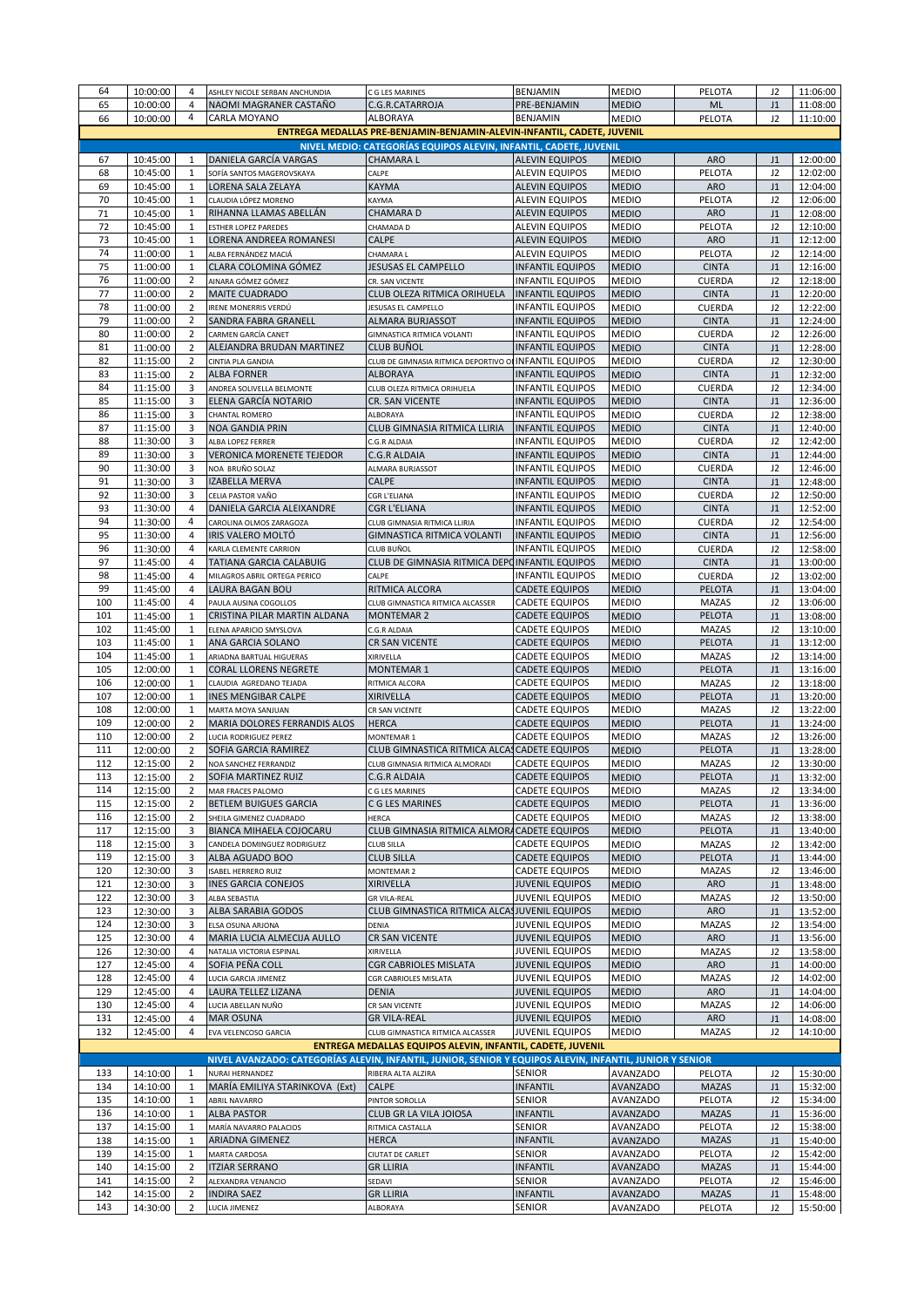| 144        | 14:30:00             | 2                                | <b>MARIA GISBERT</b>                                                 | CGR MONCADA                                      | <b>INFANTIL</b>                                    | <b>AVANZADO</b>                    | <b>MAZAS</b>                  | J1                   | 15:52:00             |
|------------|----------------------|----------------------------------|----------------------------------------------------------------------|--------------------------------------------------|----------------------------------------------------|------------------------------------|-------------------------------|----------------------|----------------------|
| 145<br>146 | 14:30:00             | 2<br>2                           | <b>TERESA MARCH</b><br>DAFNE MARTIN OVIEDO                           | XIRIVELLA<br>CR SAN VICENTE                      | SENIOR<br><b>INFANTIL</b>                          | AVANZADO                           | PELOTA<br><b>MAZAS</b>        | J2                   | 15:54:00             |
| 147        | 14:30:00<br>14:30:00 | 3                                | ERIKA SANCHEZ RODRIGUEZ                                              | CLUB DEPORTIVO ALGAR                             | <b>SENIOR</b>                                      | <b>AVANZADO</b><br><b>AVANZADO</b> | PELOTA                        | J1<br>J2             | 15:56:00<br>15:58:00 |
| 148        | 14:30:00             | 3                                | VICTORIA ELENA RODRIGUEZ SHCHERCLUB GIMNASIA RITMICA CATRAL INFANTIL |                                                  |                                                    | <b>AVANZADO</b>                    | <b>MAZAS</b>                  | J1                   | 16:00:00             |
| 149        | 14:30:00             | 3                                | MIREIA MORAGA                                                        | ALAQUAS                                          | <b>SENIOR</b>                                      | <b>AVANZADO</b>                    | PELOTA                        | J2                   | 16:02:00             |
| 150<br>151 | 14:30:00             | 3                                | ALBA MONTERO REQUENA                                                 | CR SAN VICENTE                                   | <b>INFANTIL</b>                                    | <b>AVANZADO</b>                    | <b>MAZAS</b>                  | J1                   | 16:04:00             |
| 152        | 14:45:00<br>14:45:00 | 3<br>3                           | EVA OLIVA<br>AMELIYA KARIM (Ext)                                     | BUÑOL<br><b>G.R.JENNIFER COLINO</b>              | SENIOR<br><b>INFANTIL</b>                          | AVANZADO<br>AVANZADO               | PELOTA<br><b>MAZAS</b>        | J2<br>J1             | 16:06:00<br>16:08:00 |
| 153        | 14:45:00             | 3                                | ANA GOMEZ                                                            | ANGELS                                           | <b>SENIOR</b>                                      | AVANZADO                           | PELOTA                        | J2                   | 16:10:00             |
| 154        | 14:45:00             | 4                                | DIANA SIRVENT PEREZ                                                  | RITMICA CASTALLA                                 | <b>INFANTIL</b>                                    | <b>AVANZADO</b>                    | <b>MAZAS</b>                  | J1                   | 16:12:00             |
| 155        | 14:45:00             | 4                                | RAYO IRIS CUESTA                                                     | ANTARES                                          | <b>SENIOR</b>                                      | AVANZADO                           | PELOTA                        | J2                   | 16:14:00             |
| 156<br>157 | 14:45:00             | 4<br>4                           | <b>CANDELA PARES ANGEL</b><br>SARA SANCHEZ ARBOLEDA                  | XIRIVELLA<br>CALPE                               | <b>INFANTIL</b><br><b>SENIOR</b>                   | <b>AVANZADO</b><br><b>AVANZADO</b> | <b>MAZAS</b><br>PELOTA        | J1<br>J2             | 16:16:00<br>16:18:00 |
| 158        | 14:45:00<br>15:00:00 | 4                                | <b>SOL MISINO</b>                                                    | CGR LLIRIA                                       | INFANTIL                                           | <b>AVANZADO</b>                    | <b>MAZAS</b>                  | J1                   | 16:20:00             |
| 159        | 15:00:00             | 4                                | GERDA MARIA ANTONOVA ANTONOVA                                        | <b>MONTEMAR</b>                                  | <b>SENIOR</b>                                      | AVANZADO                           | PELOTA                        | J2                   | 16:22:00             |
| 160        | 15:00:00             | 4                                | <b>ALICIA LOPEZ</b>                                                  | RIBA-ROJA                                        | <b>INFANTIL</b>                                    | AVANZADO                           | <b>MAZAS</b>                  | J1                   | 16:24:00             |
| 161        | 15:00:00             | $\mathbf{1}$                     | ANNA ROLDAN MARTINEZ                                                 | CLUB MABEL BENICARLO                             | <b>SENIOR</b>                                      | AVANZADO                           | PELOTA                        | J2                   | 16:26:00             |
| 162<br>163 | 15:00:00<br>15:00:00 | $\mathbf{1}$<br>1                | LINA PETERSEN ROZENBERG<br>JONATHAN MANUEL GARCIA                    | CLUB G.R. TORREVIEJA<br>CABRIOLES MISLATA        | <b>INFANTIL</b><br>SENIOR MASCULINO                | AVANZADO<br><b>AVANZADO</b>        | <b>MAZAS</b><br>PELOTA        | J1<br>J <sub>2</sub> | 16:28:00<br>16:30:00 |
| 164        | 15:00:00             | $\mathbf{1}$                     | PAULA ALBIOL ROCA                                                    | CLUB MABEL BENICARLO                             | <b>JUNIOR</b>                                      | <b>AVANZADO</b>                    | <b>ARO</b>                    | J1                   | 16:32:00             |
| 165        | 15:15:00             | $\mathbf{1}$                     | LETICIA IVCHENKO NITSENKO                                            | CLUB G.R. TORREVIEJA                             | <b>ALEVIN</b>                                      | AVANZADO                           | CUERDA                        | J <sub>2</sub>       | 16:34:00             |
| 166        | 15:15:00             | $\mathbf{1}$                     | LIDIA PRATS PASCUAL                                                  | CGR SANT JORDI D'ALCOI                           | JUNIOR                                             | <b>AVANZADO</b>                    | <b>ARO</b>                    | J1                   | 16:36:00             |
| 167<br>168 | 15:15:00<br>15:15:00 | $\mathbf{1}$<br>$\mathbf{1}$     | <b>JULIETA VIERA</b><br><b>CLAUDIA GARCIA ANDRES</b>                 | CGR VIDA GANDIA<br>CLUB GIMNASIA RITMICA CATRAL  | <b>ALEVIN</b><br><b>JUNIOR</b>                     | AVANZADO                           | CUERDA<br><b>ARO</b>          | J2<br>J1             | 16:38:00<br>16:40:00 |
| 169        | 15:15:00             | 2                                | JULIA MIRA FERRANDEZ                                                 | CLUB DE GIMNASIA GAMMARIS DE COX                 | ALEVIN                                             | <b>AVANZADO</b><br><b>AVANZADO</b> | <b>CUERDA</b>                 | J2                   | 16:42:00             |
| 170        | 15:15:00             | 2                                | ELENA PANKRATOVA (Ext)                                               | <b>G.R.JENNIFER COLINO</b>                       | <b>JUNIOR</b>                                      | <b>AVANZADO</b>                    | <b>ARO</b>                    | J1                   | 16:44:00             |
| 171        | 15:15:00             | $\overline{2}$                   | KATERINA SHTOHRIN SHTOHRIN                                           | CHAMARA                                          | <b>ALEVIN</b>                                      | <b>AVANZADO</b>                    | CUERDA                        | J2                   | 16:46:00             |
| 172<br>173 | 15:15:00<br>15:30:00 | $\overline{2}$<br>2              | DANIELA QUINCOCES ESCOLANO<br>VICTORIA ESTAÑ CANO                    | C.G.R ALTELLANO ELX<br>CLUB G.R. TORREVIEJA      | JUNIOR<br><b>ALEVIN</b>                            | <b>AVANZADO</b><br>AVANZADO        | <b>ARO</b><br><b>CUERDA</b>   | J1<br>J2             | 16:48:00<br>16:50:00 |
| 174        | 15:30:00             | $\overline{2}$                   | DELI SALCEDO NIGUEZ                                                  | CLUB GIMNASIA RITMICA CATRAL                     | <b>JUNIOR</b>                                      | <b>AVANZADO</b>                    | <b>ARO</b>                    | J1                   | 16:52:00             |
| 175        | 15:30:00             | 2                                | LUCIA ANDREU RICO                                                    | CLUB GIMNASIA RITMICA CATRAL                     | <b>ALEVIN</b>                                      | <b>AVANZADO</b>                    | <b>CUERDA</b>                 | J <sub>2</sub>       | 16:54:00             |
| 176        | 15:30:00             | 3<br>3                           | LUCIA GOZALBEZ BLANQUER                                              | CGR SANT JORDI D'ALCOI                           | JUNIOR                                             | <b>AVANZADO</b>                    | <b>ARO</b>                    | J1                   | 16:56:00             |
| 177<br>178 | 15:30:00<br>15:30:00 | 3                                | SABRINA MOLINA CALVO<br><b>LAURA MICO</b>                            | CHAMARA<br>GUADASSUAR                            | <b>ALEVIN</b><br><b>JUNIOR</b>                     | <b>AVANZADO</b><br>AVANZADO        | <b>CUERDA</b><br><b>ARO</b>   | J <sub>2</sub><br>J1 | 16:58:00<br>17:00:00 |
| 179        | 15:30:00             | 3                                | AFRICA CASTILLO GONZALEZ                                             | <b>G.R.JENNIFER COLINO</b>                       | ALEVIN EQUIPOS                                     | <b>AVANZADO</b>                    | CUERDA                        | J <sub>2</sub>       | 17:02:00             |
| 180        | 15:30:00             | 3                                | MAYRA RUANO BOEVA                                                    | CLUB G.R. TORREVIEJA                             | <b>ALEVIN EQUIPOS</b>                              | <b>AVANZADO</b>                    | <b>CUERDA</b>                 | J2                   | 17:04:00             |
| 181        | 15:45:00             | 3                                | <b>JULIA PLAKHOVA</b>                                                | <b>ALMUSSAFES</b>                                | <b>JUNIOR</b>                                      | <b>AVANZADO</b>                    | <b>ARO</b>                    | J1                   | 17:06:00             |
| 182<br>183 | 15:45:00<br>15:45:00 | 3<br>4                           | INES MARTINEZ TORTAJADA<br>CAROLINA MONTESINOS                       | RITMICA QUART DE POBLET 2<br>ALMARA BURJASSOT    | <b>ALEVIN EQUIPOS</b><br><b>JUNIOR</b>             | <b>AVANZADO</b><br><b>AVANZADO</b> | CUERDA<br><b>ARO</b>          | J2<br>J1             | 17:08:00<br>17:10:00 |
| 184        | 15:45:00             | 4                                | AITANA FLORES LAGUNA                                                 | RITMICA QUART DE POBLET 1                        | <b>ALEVIN EQUIPOS</b>                              | <b>AVANZADO</b>                    | <b>CUERDA</b>                 | J2                   | 17:12:00             |
| 185        | 15:45:00             | 4                                | <b>AFRICA MOLL</b>                                                   | GR VOLANTI                                       | <b>JUNIOR</b>                                      | AVANZADO                           | <b>ARO</b>                    | J1                   | 17:14:00             |
| 186        | 15:45:00             | 4                                | YOANA SVETOZAROVA IVANOVA                                            | CLUB G.R. TORREVIEJA                             | <b>ALEVIN EQUIPOS</b>                              | <b>AVANZADO</b>                    | <b>ARO</b>                    | J2                   | 17:16:00             |
| 187        | 15:45:00             | 4<br>4                           | <b>SHARAY ROMERO</b>                                                 | <b>BARRIO DEL CRISTO</b>                         | <b>JUNIOR</b>                                      | <b>AVANZADO</b>                    | <b>ARO</b>                    | J1                   | 17:18:00             |
| 188<br>189 | 16:00:00<br>16:00:00 | 4                                | ALBA GARCIA USARCHE<br>ALEJANDRA AGUAR                               | RITMICA QUART DE POBLET 1<br>MONCADA             | ALEVIN EQUIPOS<br><b>JUNIOR</b>                    | <b>AVANZADO</b><br>AVANZADO        | <b>CUERDA</b><br><b>ARO</b>   | J2<br>J1             | 17:20:00<br>17:22:00 |
| 190        | 16:00:00             | $\mathbf{1}$                     | AINHOA EGEA DOMENECH                                                 | <b>G.R.JENNIFER COLINO</b>                       | <b>ALEVIN EQUIPOS</b>                              | <b>AVANZADO</b>                    | ARO                           | J2                   | 17:24:00             |
| 191        | 16:00:00             | $\mathbf{1}$                     | CARLA POZUELO DIAZ                                                   | RITMICA QUART DE POBLET 2                        | <b>ALEVIN EQUIPOS</b>                              | <b>AVANZADO</b>                    | ARO                           | J2                   | 17:26:00             |
|            |                      |                                  |                                                                      | <b>DESCANCO 10 MINUTOS</b>                       |                                                    |                                    |                               |                      |                      |
| 192<br>193 | 16:15:00<br>16:15:00 | 1<br>$\mathbf{1}$                | SARA LIMIÑANA YUSTE<br><b>JULIA ORTIZ PALANCA</b>                    | CR SAN VICENTE<br>CLUB GIMNASTICA ALFAFAR        | <b>INFANTIL EQUIPOS</b><br><b>INFANTIL EQUIPOS</b> | <b>AVANZADO</b><br><b>AVANZADO</b> | <b>CUERDA</b><br><b>MAZAS</b> | J1<br>J <sub>2</sub> | 17:36:00<br>17:38:00 |
| 194        | 16:15:00             | $\mathbf{1}$                     | IRENE CASTELLANO CONESA                                              | CLUB GIMNASIA RITMICA LLIRIA 2 INFANTIL EQUIPOS  |                                                    | <b>AVANZADO</b>                    | <b>CUERDA</b>                 | J1                   | 17:40:00             |
| 195        | 16:15:00             | 1                                | ARIANNA ARMERO GRECO                                                 | BENIMACLET                                       | <b>INFANTIL EQUIPOS</b>                            | <b>AVANZADO</b>                    | MAZAS                         | J2                   | 17:42:00             |
| 196        | 16:15:00             | $\mathbf{1}$                     | BORJA ISERTE LOZANO                                                  | CLUB GIMNASIA RITMICA LLIRIA                     | <b>INFANTIL EQUIPOS</b>                            | <b>AVANZADO</b>                    | <b>CUERDA</b>                 | J1                   | 17:44:00             |
| 197<br>198 | 16:15:00<br>16:15:00 | 2<br>$\overline{2}$              | AMELIE MISINO ROQUIN<br>NEUS GUILLEN ALBIARCH                        | CLUB GIMNASIA RITMICA LLIRIA 2<br>COLONIAL SPORT | <b>INFANTIL EQUIPOS</b><br><b>INFANTIL EQUIPOS</b> | <b>AVANZADO</b><br><b>AVANZADO</b> | <b>MAZAS</b><br><b>CUERDA</b> | J2<br>J1             | 17:46:00<br>17:48:00 |
| 199        | 16:30:00             | 2                                | CARLA ACEITON MORANTE                                                | CLUB GIMNASIA RITMICA LLIRIA                     | <b>INFANTIL EQUIPOS</b>                            | AVANZADO                           | MAZAS                         | J2                   | 17:50:00             |
| 200        | 16:30:00             | $\overline{2}$                   | SARA SANCHIS FERNANDEZ                                               | CLUB GIMNÀSTICA ALFAFAR                          | <b>INFANTIL EQUIPOS</b>                            | <b>AVANZADO</b>                    | <b>CUERDA</b>                 | J1                   | 17:52:00             |
| 201        | 16:30:00             | $\overline{2}$                   | LUCIA NAVARRO BENAVENT                                               | COLONIAL SPORT                                   | <b>INFANTIL EQUIPOS</b>                            | <b>AVANZADO</b>                    | <b>MAZAS</b>                  | J2                   | 17:54:00             |
| 202<br>203 | 16:30:00<br>16:30:00 | $\overline{2}$<br>3              | RITA FOLCH CHUST<br>YANIRIS CORDERO MARTINEZ                         | <b>BENIMACLET</b><br>CR SAN VICENTE              | <b>INFANTIL EQUIPOS</b><br><b>INFANTIL EQUIPOS</b> | <b>AVANZADO</b><br><b>AVANZADO</b> | <b>CUERDA</b><br><b>MAZAS</b> | J1<br>J2             | 17:56:00<br>17:58:00 |
| 204        | 16:30:00             | 3                                | <b>CLAUDIA ALBIOL ROCA</b>                                           | CLUB MABEL BENICARLO                             | <b>JUNIOR EQUIPOS</b>                              | <b>AVANZADO</b>                    | PELOTA                        | J1                   | 18:00:00             |
| 205        | 16:30:00             | 3                                | NAIARA ESCODA                                                        | CR SAN VICENTE                                   | <b>JUNIOR EQUIPOS</b>                              | <b>AVANZADO</b>                    | MAZAS                         | J2                   | 18:02:00             |
| 206        | 16:45:00             | 3                                | SARA ORTEGA UREÑA                                                    | CR SAN VICENTE                                   | <b>JUNIOR EQUIPOS</b>                              | <b>AVANZADO</b>                    | PELOTA                        | J1                   | 18:04:00             |
| 207<br>208 | 16:45:00<br>16:45:00 | 3<br>3                           | MARIA ABAD HERRERA<br>LUCIA AVELLA SEGOVIA                           | CGR SANT JORDI D'ALCOI<br>C G LES MARINES        | <b>JUNIOR EQUIPOS</b><br><b>JUNIOR EQUIPOS</b>     | <b>AVANZADO</b><br><b>AVANZADO</b> | MAZAS<br>PELOTA               | J <sub>2</sub><br>J1 | 18:06:00<br>18:08:00 |
| 209        | 16:45:00             | 4                                | CARLA PENADES CABO                                                   | RIBA-ROJA                                        | <b>JUNIOR EQUIPOS</b>                              | <b>AVANZADO</b>                    | MAZAS                         | J2                   | 18:10:00             |
| 210        | 16:45:00             | 4                                | LIDIA LOPEZ GUILLEM                                                  | CGR SANT JORDI D'ALCOI                           | <b>JUNIOR EQUIPOS</b>                              | <b>AVANZADO</b>                    | PELOTA                        | J1                   | 18:12:00             |
| 211        | 16:45:00             | 4                                | LUCIANA MARIA MANN                                                   | C G LES MARINES                                  | <b>JUNIOR EQUIPOS</b>                              | <b>AVANZADO</b>                    | MAZAS                         | J2                   | 18:14:00             |
| 212<br>213 | 16:45:00<br>16:45:00 | 4<br>4                           | EMMA MIRALLES MARTINEZ<br>CAROLINA ROUSAUD MEDINA                    | CGR KAYMA<br>XIRIVELLA                           | <b>JUNIOR EQUIPOS</b><br><b>JUNIOR EQUIPOS</b>     | <b>AVANZADO</b><br>AVANZADO        | PELOTA<br>MAZAS               | J1<br>J <sub>2</sub> | 18:16:00<br>18:18:00 |
| 214        | 17:00:00             | 4                                | MONICA RICARTE TARIN                                                 | XIRIVELLA                                        | <b>JUNIOR EQUIPOS</b>                              | <b>AVANZADO</b>                    | PELOTA                        | J1                   | 18:20:00             |
| 215        | 17:00:00             | $\mathbf{1}$                     | AITANA GANDIA PRIN                                                   | CLUB GIMNASIA RITMICA LLIRIA                     | <b>JUNIOR EQUIPOS</b>                              | <b>AVANZADO</b>                    | MAZAS                         | J2                   | 18:22:00             |
| 216        | 17:00:00             | $\mathbf{1}$                     | LEIRE GUTIERREZ CLARES                                               | CLUB GIMNASIA RITMICA LLIRIA                     | <b>JUNIOR EQUIPOS</b>                              | <b>AVANZADO</b>                    | PELOTA                        | J1                   | 18:24:00             |
| 217        | 17:00:00             | $\mathbf{1}$                     | ALBA MARTINEZ VILLALOBOS                                             | CGR KAYMA<br>RIBA-ROJA                           | <b>JUNIOR EQUIPOS</b>                              | AVANZADO                           | <b>MAZAS</b>                  | J2                   | 18:26:00             |
| 218<br>219 | 17:00:00<br>17:00:00 | $\mathbf{1}$<br>$\mathbf{1}$     | CAREN SAN JAIME RODRIGUEZ<br>ANA ZORRILLA MARZA                      | CLUB MABEL BENICARLO                             | <b>JUNIOR EQUIPOS</b><br><b>JUNIOR EQUIPOS</b>     | <b>AVANZADO</b><br>AVANZADO        | PELOTA<br>MAZAS               | J1<br>J2             | 18:28:00<br>18:30:00 |
| 220        | 17:00:00             | $\mathbf{1}$                     | VANESSA ROCIO LOCHER                                                 | CLUB ESCUELA PINTOR SOROLLA 1                    | <b>SENIOR EQUIPOS</b>                              | AVANZADO                           | <b>CINTA</b>                  | J1                   | 18:32:00             |
| 221        | 17:15:00             | $\overline{2}$                   | CLAUDIA VICENT FOTUÑO                                                | CLUB ESCUELA PINTOR SOROLLA 2                    | <b>SENIOR EQUIPOS</b>                              | AVANZADO                           | PELOTA                        | J2                   | 18:34:00             |
| 222        | 17:15:00             | $\overline{2}$                   | CLARA TAMARIT VALERO                                                 | CGR SANT JORDI D'ALCOI I                         | <b>SENIOR EQUIPOS</b>                              | <b>AVANZADO</b>                    | <b>CINTA</b>                  | J1                   | 18:36:00             |
| 223<br>224 | 17:15:00<br>17:15:00 | $\overline{2}$<br>$\overline{2}$ | EVA PEREZ MARTINEZ<br>VANESSA IVAYLOVA MINCHEVA                      | CGR KAYMA<br><b>BENIMACLET</b>                   | <b>SENIOR EQUIPOS</b><br><b>SENIOR EQUIPOS</b>     | <b>AVANZADO</b><br><b>AVANZADO</b> | PELOTA<br><b>CINTA</b>        | J2<br>J1             | 18:38:00<br>18:40:00 |
| 225        | 17:15:00             | $\overline{2}$                   | CLAUDIA LOPEZ GUILLEM                                                | CGR SANT JORDI D'ALCOI C                         | <b>SENIOR EQUIPOS</b>                              | <b>AVANZADO</b>                    | PELOTA                        | J <sub>2</sub>       | 18:42:00             |
| 226        | 17:15:00             | $\overline{2}$                   | CLAUDIA GALERA CANTO                                                 | CGR SANT JORDI D'ALCOI C                         | <b>SENIOR EQUIPOS</b>                              | <b>AVANZADO</b>                    | <b>CINTA</b>                  | J1                   | 18:44:00             |
| 227        | 17:15:00             | 3                                | ESTHER ORTI GUIJARRO                                                 | XIRIVELLA                                        | SENIOR EQUIPOS                                     | <b>AVANZADO</b>                    | PELOTA                        | J1                   | 18:46:00             |